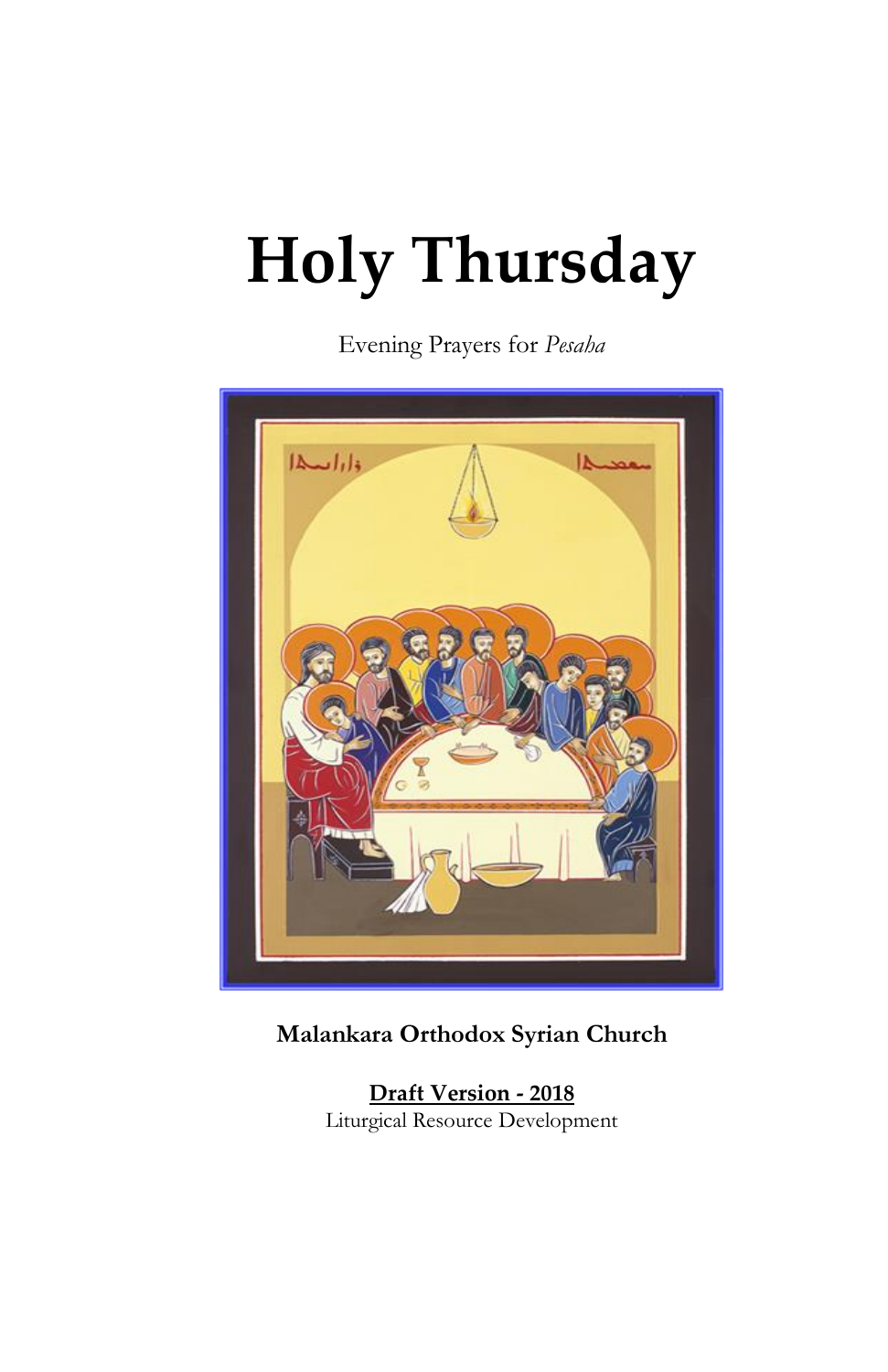By the grace of God, this work was completed for the benefit of English-speaking faithful through Liturgical Resource Development of the Diocese of South-West America.

This work is adapted from prose translations of the original Syriac by Rev. Fr. Baby Varghese in *Prayers of the Holy Week* (2012).

#### \***This booklet is a preliminary edition and is subject to future edits**

\*\*Several hymns during Holy Week are no longer sung in Malankara Orthodox churches but are chanted as prose, presumably because the *Hashonoyo* melodies for those forms (the special melodies unique to Holy Week) have been lost over time. Because the *Hashonoyo* melodies that *are* preserved to this day share a similar tonality to the fourth liturgical tone, it is possible that hymns such as *Quqoyo* are now sung in the fourth tone during Holy Week to replace the *Hashonoyo* melodies which have been forgotten. In this service booklet, the hymns currently chanted as prose in Malayalam have been arranged in English according to the fourth tone for Monday through Friday, and according to the seventh tone for Saturday. The lone hymn that remains in prose is the *Qolo* of Tuesday *Sutoro*, for which no melody – *Hashonoyo* or otherwise – is discernible at this time.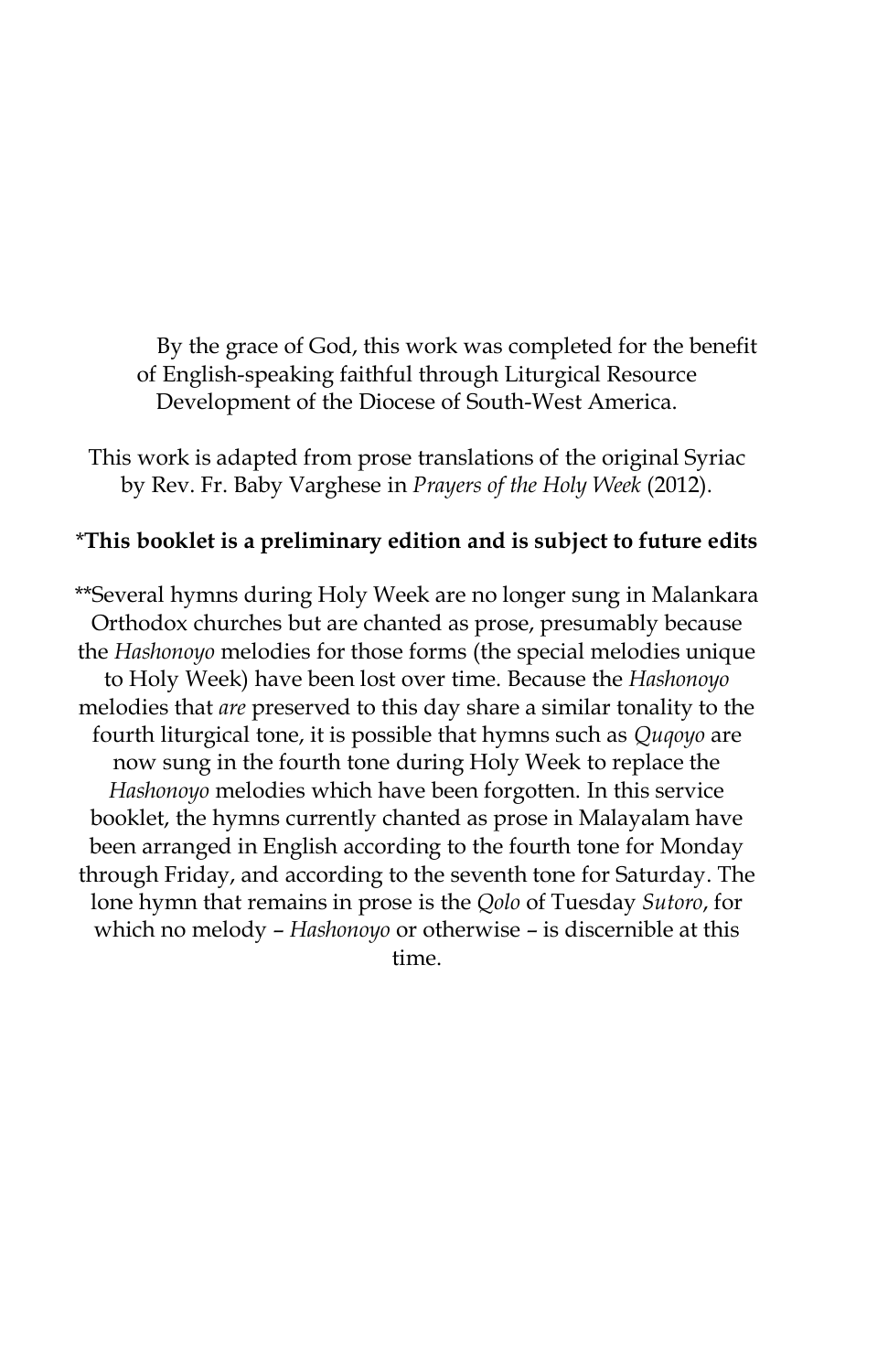# **THURSDAY OF THE MYSTERIES EVENING PRAYER**

*Vespers/Ramsho*

## **† In the name of the Father, / and of the Son, /and of the Holy Spirit, / one true God.**

Glory be to Him, / and may His mercy and compassion be upon us forever. / Amin*.*

## **Holy, Holy, Holy, / Lord God Almighty, / by whose glory / the heaven and earth are filled, Hosanna in the Highest!**

Blessed is He who has come, / and is to come in the name of the Lord. / Glory be to Him in the Highest!

## **QAUMO**

*Bless'd is the shame You bore for us (Brikh Mookuk…)*

Christ, whose – passion abolished – the Passover lamb Gladden us in Your – Passover! (*x3)*

Glory to You, Lord, Honor - to Your Father, and Adoration to Your Spirit! O Lord, have mercy on us! – Open the gates of the Jerusalem – of heaven So that – our pray'rs may enter, – Lord, before Your Throne Glory to You, Lord; Glory to You, Lord, Our Hope forever. *Barekmor.*

# *The Lord's Prayer*

**Our Father, Who art in heaven,** / hallowed be Thy name, / Thy kingdom come; / Thy will be done on earth / as it is in heaven. / Give us this day our daily bread, / and forgive us our debts and sins, / as we also have forgiven our debtors. / Lead us not into temptation, / but deliver us from the evil one, / for † Thine is the kingdom, / the power, and the glory, / forever and ever. / Amin.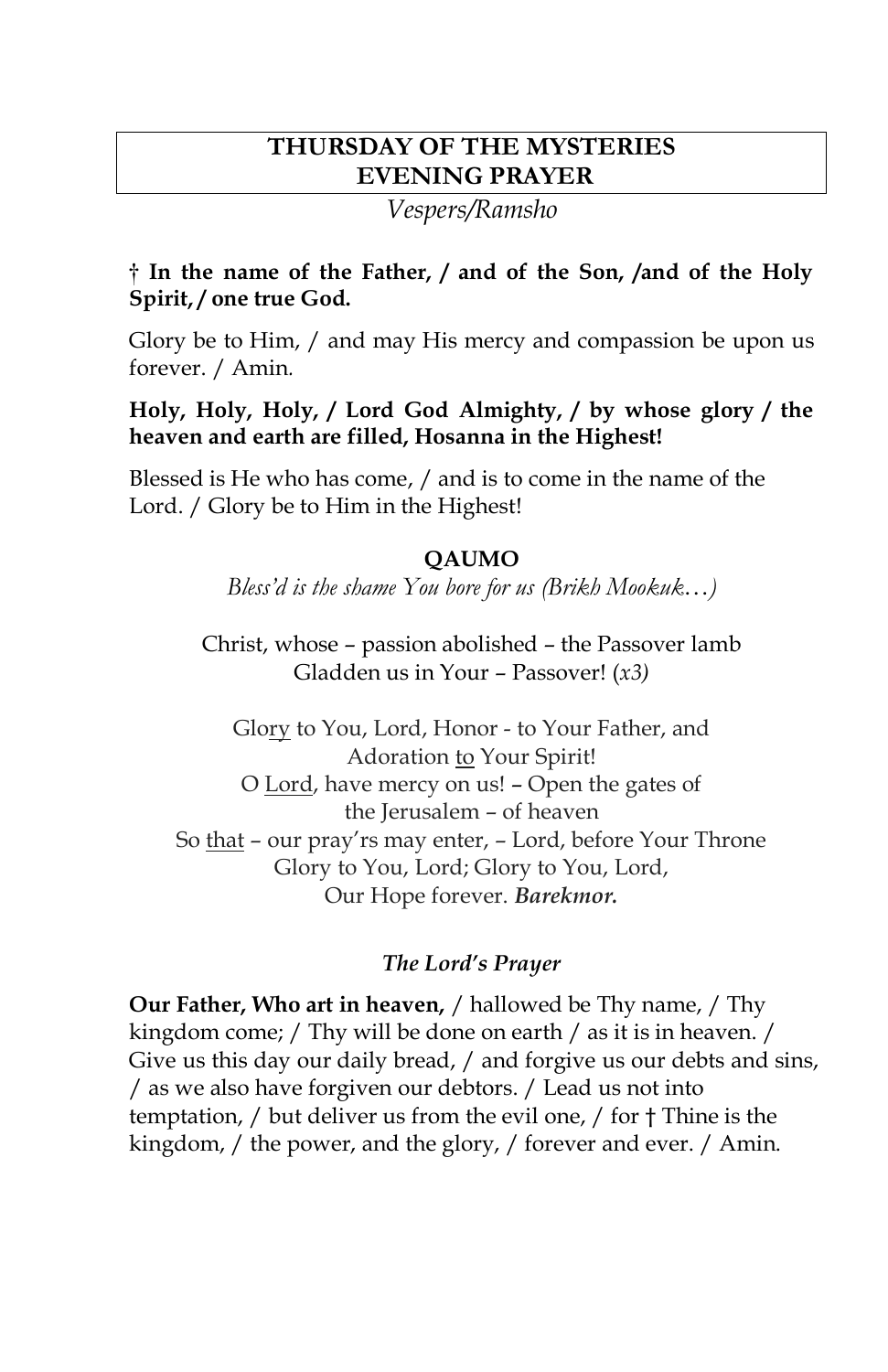## **† Glory be to the Father, and to the Son, and to the Holy Spirit.**

May His mercy and compassion be upon us, / weak and sinful, / in both worlds forever and ever. / Amin.

## *Introductory Prayer*

Make us worthy, O Lord God, having girded the loins of our souls, having lighted the lamps of Your knowledge, having made straight the postures of our spirits by the rod of Your trust, and having walked without interruption in the narrow paths of Your commandments, to draw near to Your heavenly table and partake of Your holy body and atoning blood. By Your sign, may our souls be protected from destruction and harm. We will offer up glory and praise to You, and to Your Father, and to Your Holy Spirit, now and always, forever and ever. Amin.

## *Psalms of Evening*

*[Psalm 51]* **Have mercy on me, O God, in Your loving kindness; / in the abundance of Your mercy blot out my sin.**

Wash me thoroughly from my guilt and cleanse me from my sin, / for I acknowledge my fault and my sins are before me always.

**Against You only have I sinned and done evil in Your sight, / that You may be justified in Your words / and vindicated in Your judgment, / for I was born in guilt and in sin did my mother conceive me.**

But You take pleasure in truth and You have made known to me the secrets of Your wisdom. / Sprinkle me with Your hyssop and I shall be clean; / wash me and I shall be whiter than snow.

## **Give me the comfort of Your joy and gladness, / and the bones, which have been humbled shall rejoice. / Turn away Your face from my sins and blot out all my faults.**

Create in me a clean heart, O God, / and renew Your steadfast spirit within me. / Do not cast me from Your presence / and take not Your Holy Spirit from me.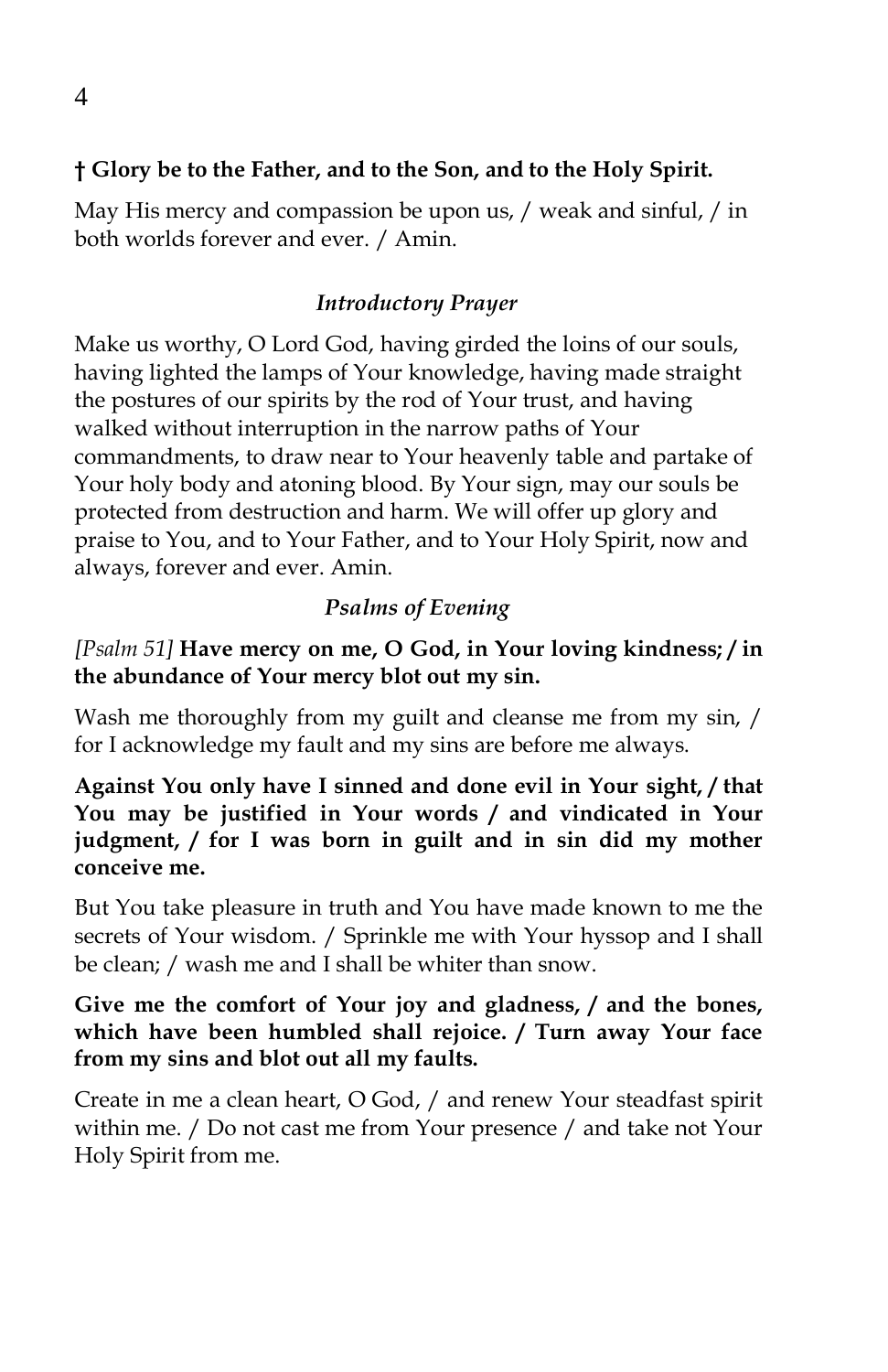**But restore to me Your joy and Your salvation / and let Your glorious spirit sustain me, / that I may teach the wicked Your way / and sinners may return to You.**

Deliver me from blood, O God, God of my salvation, / and my tongue shall praise Your justice. / O Lord, open my lips and my mouth shall sing your praise.

#### **For You do not take pleasure in sacrifices; / by burnt offerings You are not appeased. / The sacrifice of God is a humble spirit; / a heart that is contrite God will not despise.**

Do good in Your good pleasure to Zion / and build up the walls of Jerusalem. / Then shall You be satisfied with sacrifices of truth / and with whole burnt-offerings; / then shall they offer bullocks upon Your altar. *And to You belongs the praise, O God. Barekmor*

*† Glory be to the Father, Son and Holy Spirit Unto the ages of ages and forevermore*

#### **ENIYONO**

*(Haw Dahwo Bukro/Pathakipol…)*

He whom His – own people spat on; Who freed – Gentiles from error, O God, – have mercy on us

He who gla-ddened the Holy Church With the – fragrance of Chrism, O God, – have mercy on us

He who told – the sinful woman: "Your sins – have been forgiven," O God, – have mercy on us

He who re-ceived the woman's tears And who - absolved her of sin, O God, – have mercy on us

Have mercy, – Lord, on Your people Do not – forget Your children O God, - have mercy on us…*Barekmor*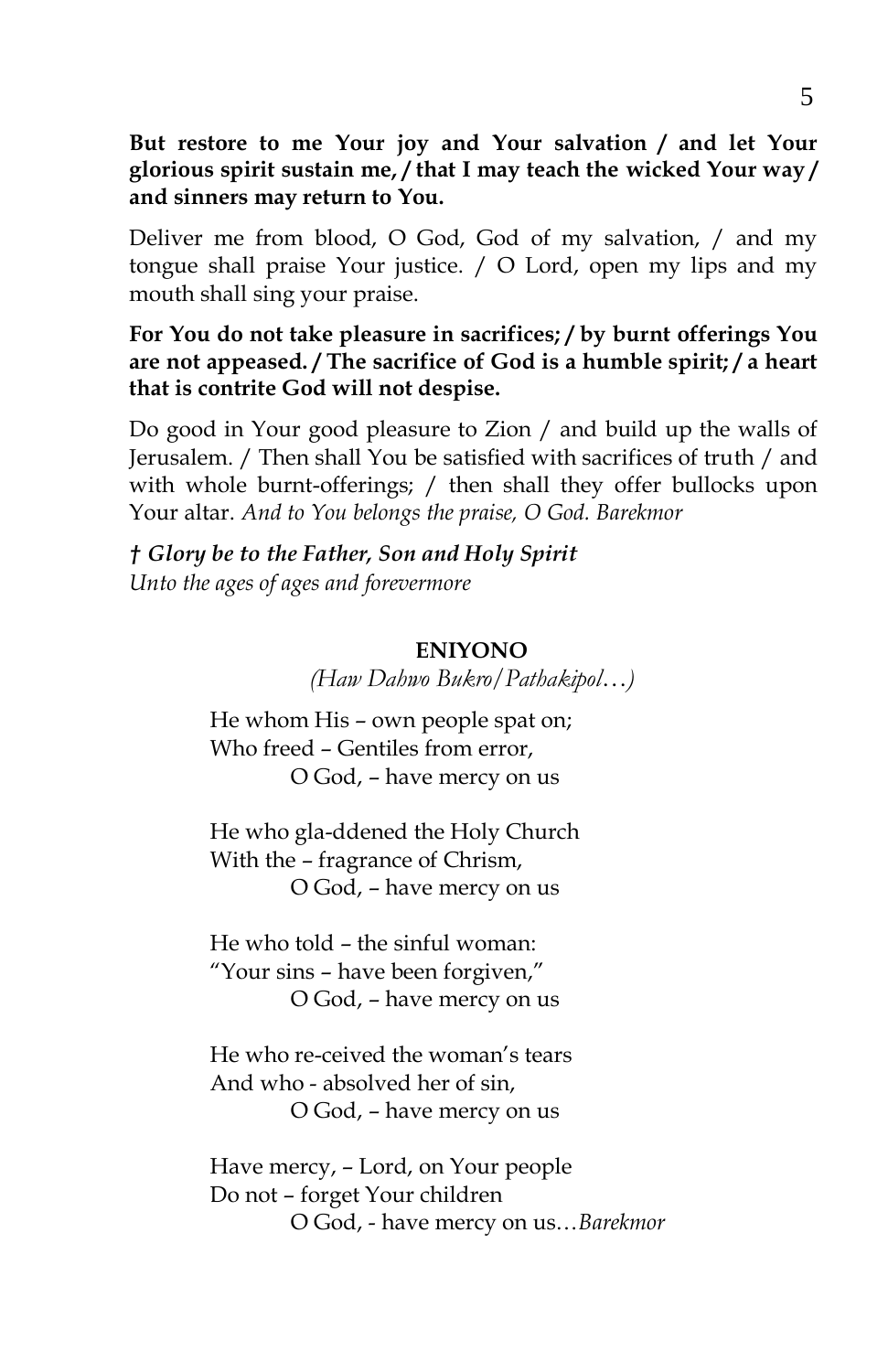#### *† Glory to the Father, Son, and Holy Spirit Unto the ages of ages and forevermore*

Let every-thing You created Offer - praise to Your Greatness O God, - have mercy on us

#### *[Psalm 141] Kurielaison* **/ Lord, I have called upon You; / answer me, / hear and receive my words.**

Let my prayer be like incense in Your sight, / the offering of my hands like the evening offering. / Set a guard, Lord, before my mouth, / a guard before my lips, / that my heart may not turn to evil words / and I may not do deeds of wickedness.

**Let me not take salt with impious men; / let the just man teach me and reprove me; / let not the oil of the impious anoint my head, / because my prayer was against their evil-doing. / Their judges have been restrained by the side of the rock, / and they have heard how gentle are my words.**

As when a plough cleaves the earth, / their bones have been scattered at the mouth of Sheol. I have lifted up my eyes to You, Lord, / and in You have I put my trust; / do not cast away my soul.

## **Keep me from the hand of the proud, / who have laid snares for me; / let the wicked fall into their nets / while I pass on.**

*[Psalm 142]* With my voice I cried to the Lord; / with my voice I besought the Lord and poured out my prayer before him; / I showed him my affliction when my spirit was troubled, / but You know my path.

**In the way of my walking, they have laid a snare for me; I look to the right / and see none that knows me; / the way of escape has gone from me, / and there is none who cares for my soul. I cried to You, Lord, and said, / "You are my hope and my portion / in the land of the living."**

Hear my petition because I am brought very low; / deliver me from my persecutors / because they are too strong for me. / Lead me forth from prison, /that I may give thanks to Your name; / Your just ones shall have hope when You shall reward me.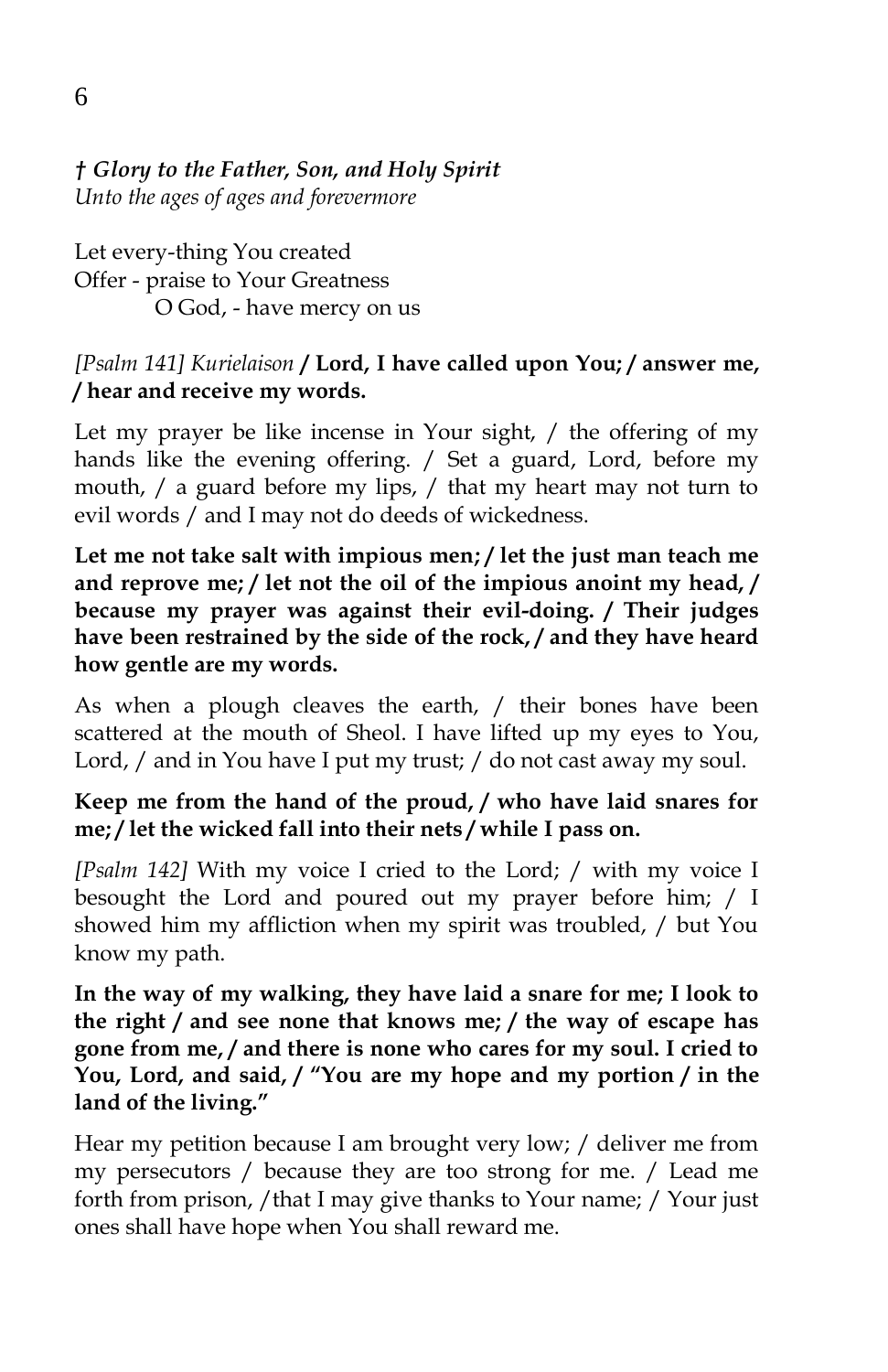*[Psalm 119, 105-112]* **Your word is a lamp to my feet and light to my path; / I have sworn and am resolved to keep the judgments of Your justice. / I am greatly brought low, Lord, / give me life according to Your word; / Be pleased with the words of my mouth, Lord, / and teach me Your judgments.**

My soul is ever in my hands, / and I have not forgotten Your law; / sinners have laid snares for me / and I have not strayed from Your commands. / I shall inherit Your testimony forever because it is dear to my heart; / I have turned my heart to do Your commands / forever in truth.

*[Psalm 117]* **Praise the Lord, all you nations! / Praise Him, all you peoples, / for His grace is strong over us; / truly the Lord is forever.** *And to You belongs the praise, O God. Barekmor.*

*† Glory to the Father, Son, and Holy Spirit Unto the ages of ages and forevermore*

#### **ENIYONO**

*(Yaumono/Innaal Nin Kabarinkal)*

Today *John* - and Simon - went to prepare the - Paschal Lamb It was for the Lord of Myst'ries Who, by His will became for us A sacrifice for – salvation

Today, Christ – revealed the myst`e`ry to His – disciples "One among You will betray Me And for this he will inherit Torments and unquen-chable fire"

Today John – and Simon - traveled to the Ho-ly City They prepared the Passover lamb And on this day glor*ious* myst'ries Were offered in the – Upper Room

Today the – disciples – were sorrowful and – in mourning When the Lord spoke of His Passion, "One among you will betray Me And deliver Me to the Jews."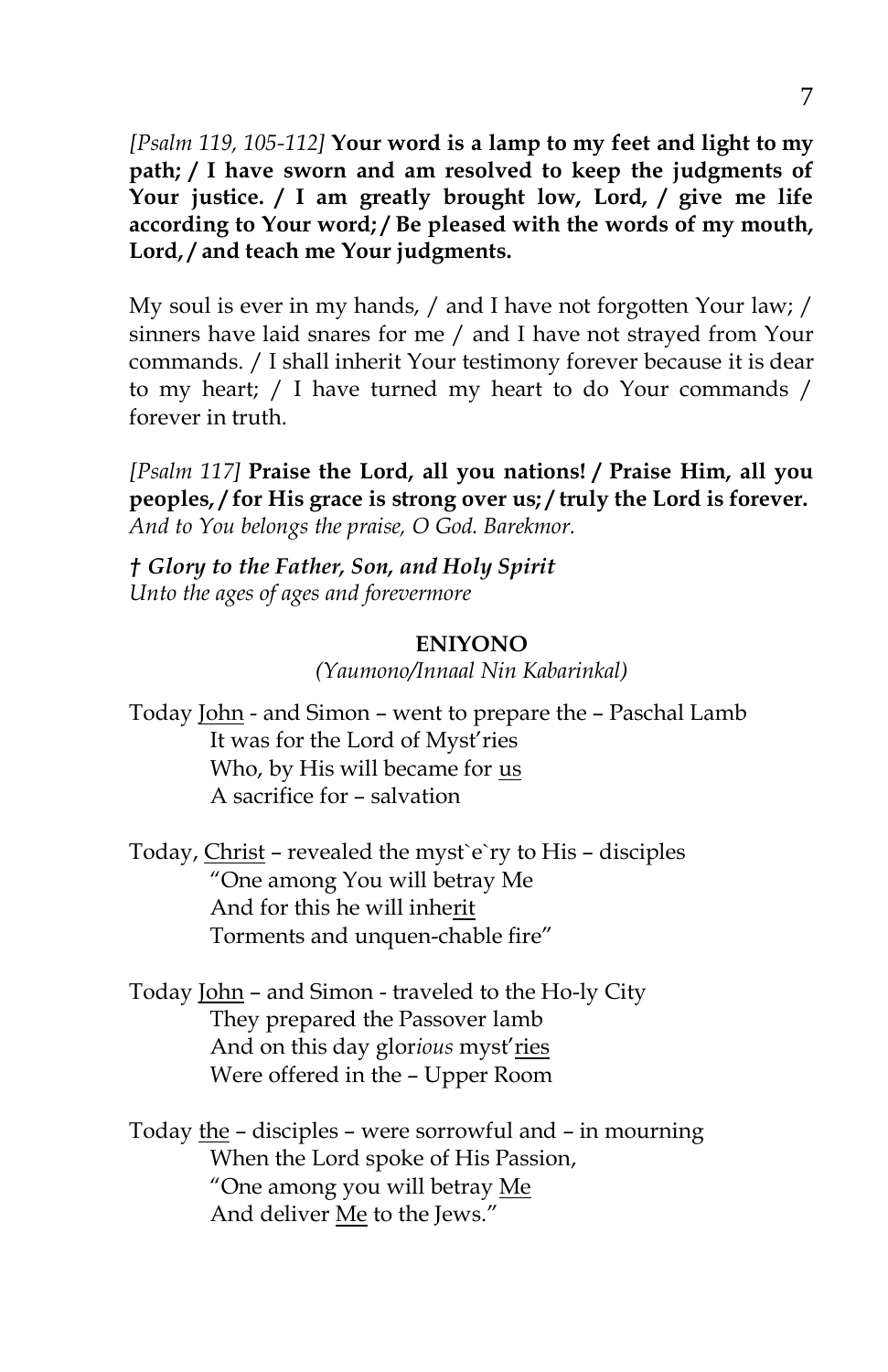When they heard from their Lord: "One among you will betray me," The disciples trembled with fear, And they were disturbed in their minds, But they did not ask – who it was …*Barekmor* 

*† Glory to the Father, Son, and Holy Spirit Unto the ages of ages and forevermore*

God of all – who suffered – in the flesh for Your Holy Church, Remove schisms and heresies, And make Your peace and good-will dwell in the four quarters – of the earth

*Staumen Kalos, Kurielaison*

#### *(Promion & Sedro)*

#### **QOLO**

*(Mshiho Natreh l'Edthokh/Daivam Skeepamel)*

Today, to the disciples, – the Lord revealed His Passion, That he would endure suff'ring – for the sake of Adam's race From the hands of the wicked who rejected the way of virtue; They would nail Him to the Cross – along with the criminals Glory to Him Who, infinite by His Essence Emptied and humbled Himself, and was taken to be condemned to the Cross...*Barekmor*

*† Glory be to the Father, Son and Holy Spirit Unto the ages of ages and forevermore*

Today, the disciples shook – for they heard the Savior say: "One of you will betray Me - into the hands of the Jews; I will endure the Passion And will suffer on top of the Cross." Satan had entered Judas - and Judas went to the priests Judas promised to betray his Lord and Master And the silver he was paid Led only to destruction and his hanging

8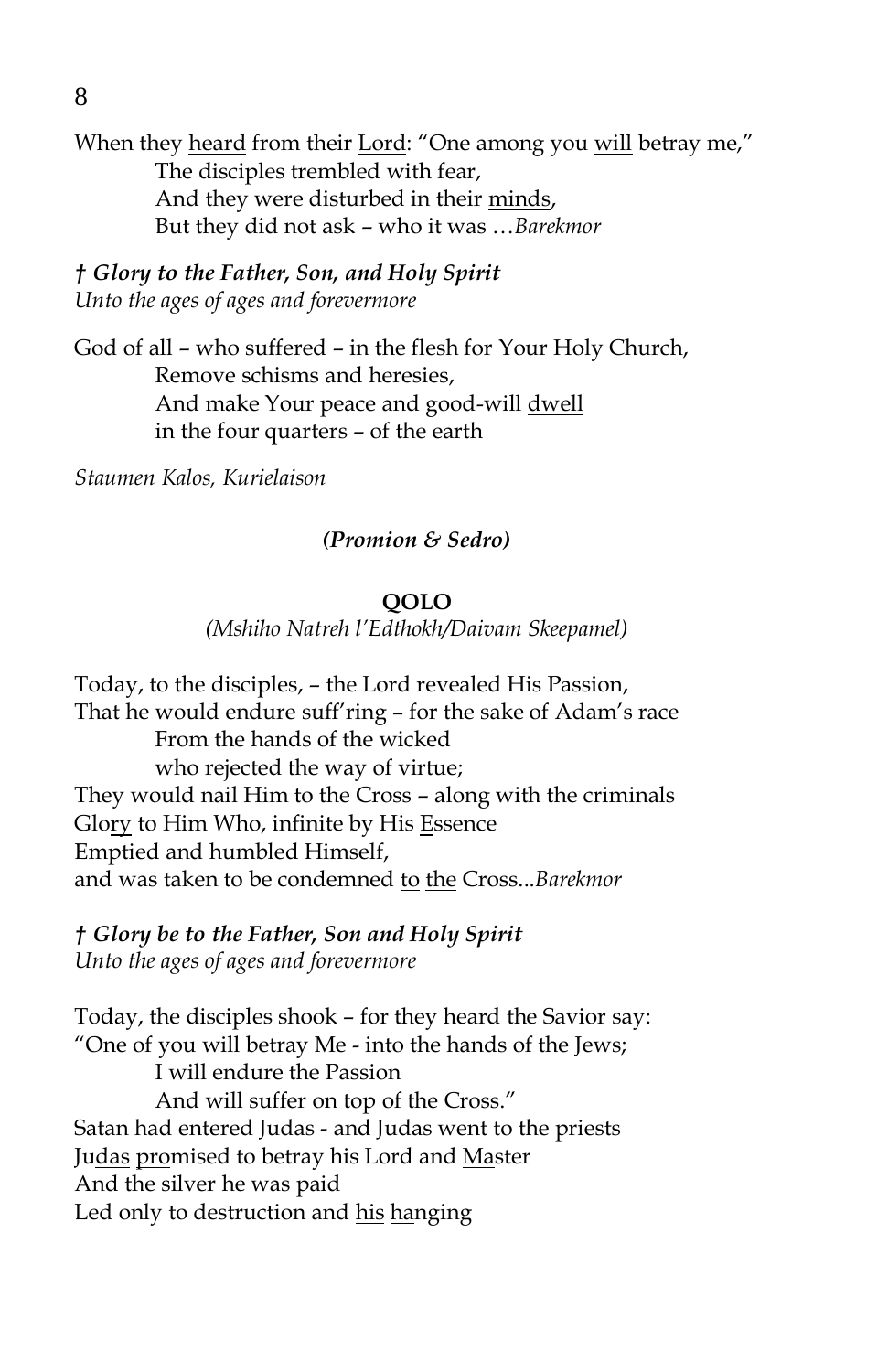*Lord have mercy upon us and help us*

*(Etro)*

#### **QOLO** *(Quqoyo – Tone 4/Yerushalemerunnone)*

On Wednesday and Thursday before the – Passover Our Lord revealed the Myst'ry to His – disciples: "We will go to – the Holy City And I will be – betrayed to the Jews They'll raise the Son of Man on the cross – for Adam Who transgressed the command but by Me – he will be Halleluyah – Restored to Eden"…*Barekmor*

*† Glory be to the Father, Son and Holy Spirit Unto the ages of ages and forevermore*

On Wednesday and Thursday before the – Passover The wicked plotted against the Lord – of the Worlds Caiaphas spoke – about the Great Feast He prophesied – of Christ's glor*ious* death: "It is fitting that one man should die – for many." And they killed the One who gives life to – all creatures Halleluyah – and fulfilled his words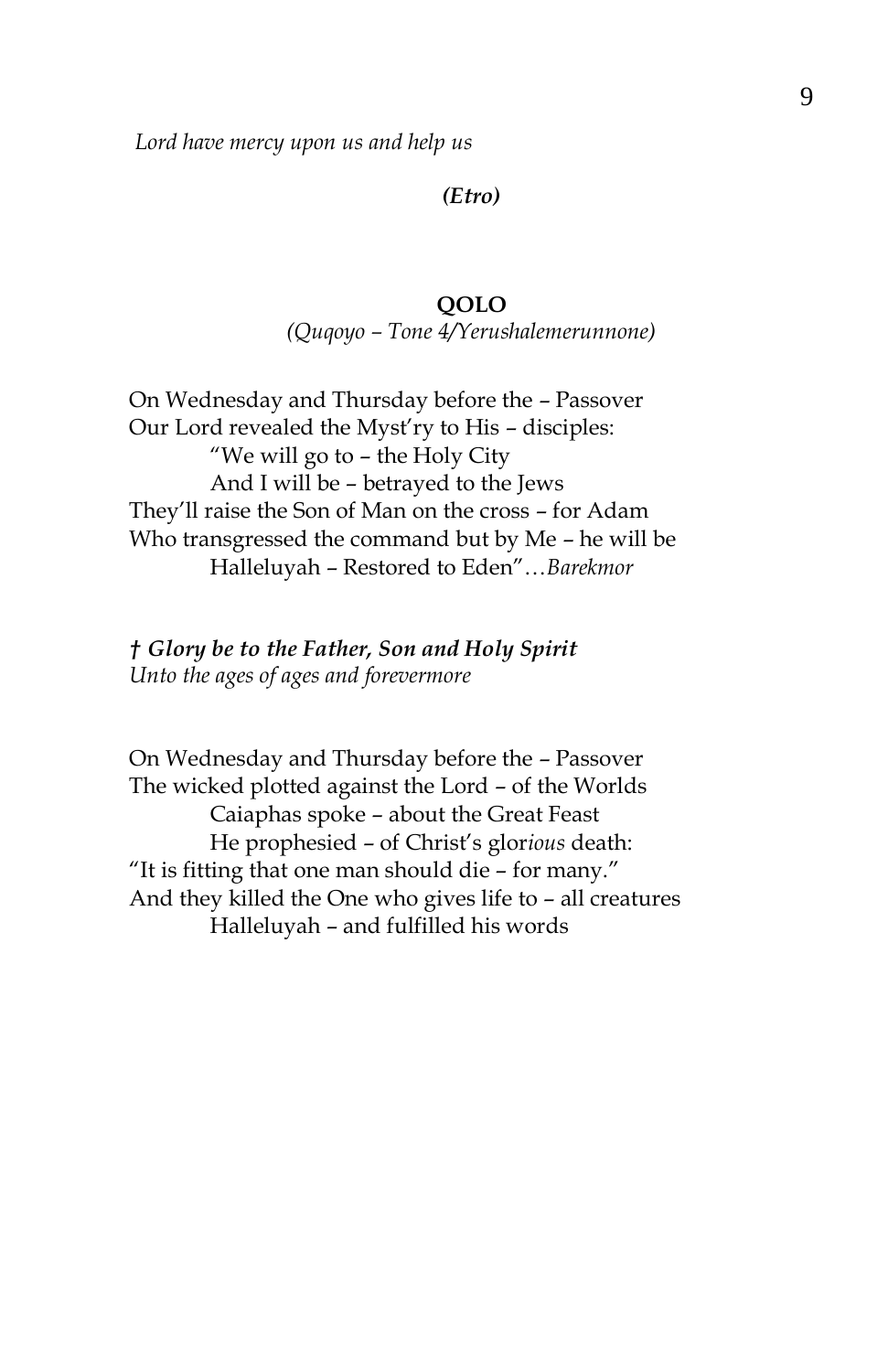#### **BOTHE D'HASHO**

*"Hymns of the Passion" (Njangalkaay Nee Yettoru…)*

Bless`ed, O Lord, - is Your Passion And the shame You suffered for us

In this evening, – the disciples, Those pure lambs, were - greatly troubled, For the One Who – examines hearts Revealed to them – this great myst'ry "One among you - will betray Me."

In this evening, – wicked Judas Made a deal with – the evil men He agreed to – betray his Lord The Son who bought – us with His blood Was bought and sold - for some silver

The Passover – was made ready for Christ Who is – the Lord of Lords He fulfilled all – the prophecies Which were revealed – about the Son To the se`ers – and the prophets

When You judge those - who condemned You, Lord, spare us from the tribunal

*Lord have mercy upon us and help us*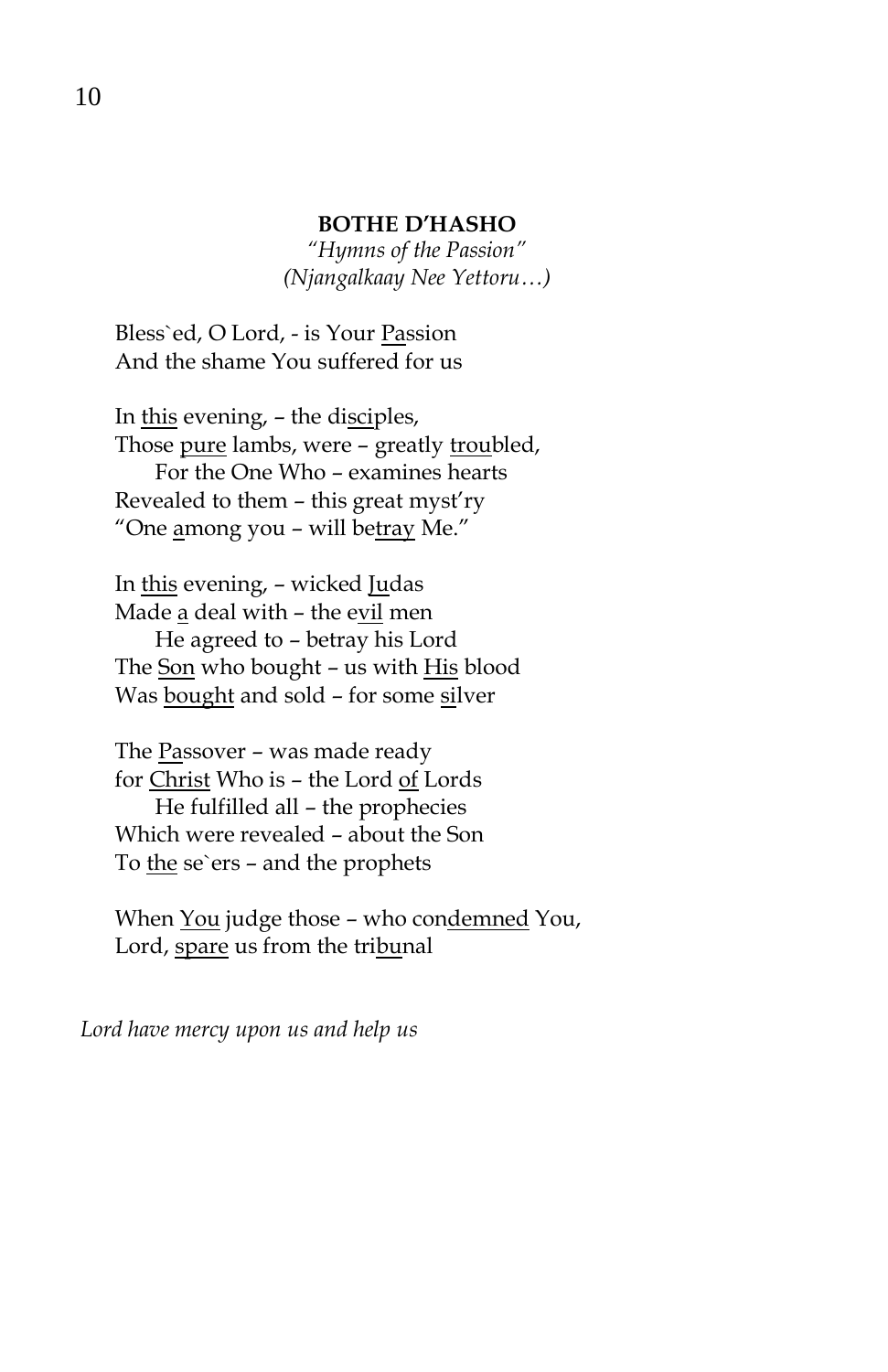#### **BO'UTHO of MOR EPHREM**

*(In the Holy Week Tone/Njangalkaayulavaayoru Nin…)*

Lord have mercy upon us By the Passion You endured. May we all suffer with You And be heirs in Your – Kingdom. † **O God, have mercy on us O Lord, have mercy on us**

On the last Passover feast, The True Lamb prepared Himself, Not by any compulsion, But He chose this willingly. The disciples asked their Lord, Who lowered Himself for us, "Lord where do you wish us to Prepare Passover – for You?"

† **O God, have mercy on us O Lord, have mercy on us**

"In Your house, I will fulfill The mystr'ies of the prophets. Behold, I offer Myself For the joy of all peoples And I will betroth the Church Which I will gain forever. I write this marriage contract, With My precious li-ving blood." † **O God, have mercy on us O Lord, have mercy on us**

Lord, have mercy upon us By the Passion You endured. May we all suffer with You And be heirs in Your – Kingdom.

> † **O God, have mercy on us O Lord, have mercy on us**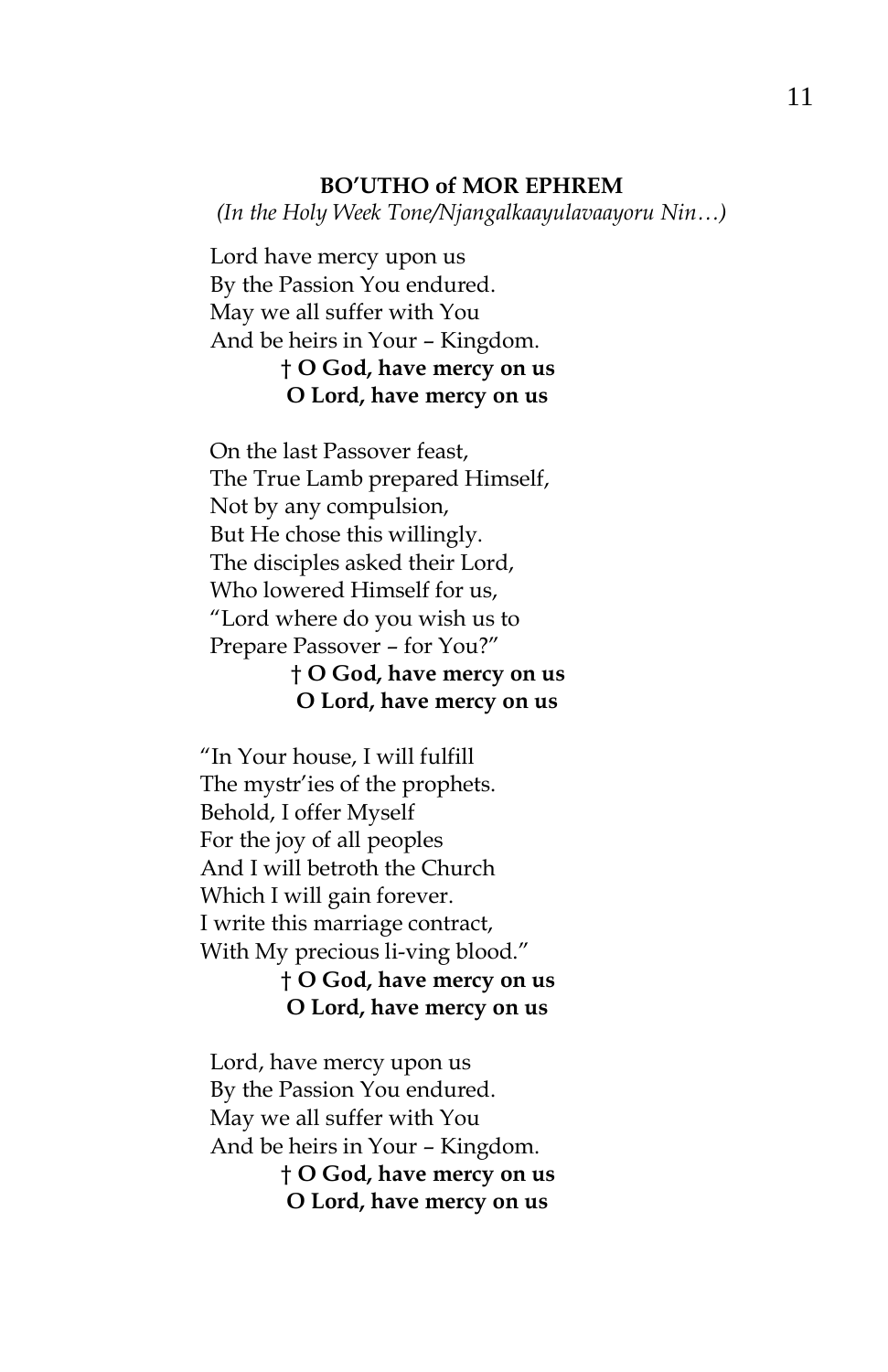#### **GOSPEL**

*(Pethgomo for the Gospel – Psalm 41:7)*

Halleluyah, Halleluyah Those who hated Me plotted against - Me They devised evil against Me\_ Halleluyah

*(Incense is placed)*

**Deacon:** With stillness, fear, and purity…

**Priest:** Glory to the Lord! May His mercies be upon us and upon you forever! **People:** Amin

**Priest:** The Holy Gospel according to the Apostles and Evangelists **People:** Kurielaison

*(The Priest reads from St. John 7:45-52, 8: 12-20)*

**Priest:** † Worship to the Lord *(l'Moriyo Zegtho)* **People:** Kurielaison

#### **QAUMO**

*Bless'd is the shame You bore for us (Brikh Mookuk…)*

Christ, whose – passion abolished – the Passover lamb Gladden us in Your – Passover! (*x3)*

Glory to You, Lord, Honor - to Your Father, and Adoration to Your Spirit! O Lord, have mercy on us! – Open the gates of the Jerusalem – of heaven So that – our pray'rs may enter, – Lord, before Your Throne Glory to You, Lord; Glory to You, Lord, Our Hope forever. *Barekmor.*

*Our Father, Who art in Heaven…*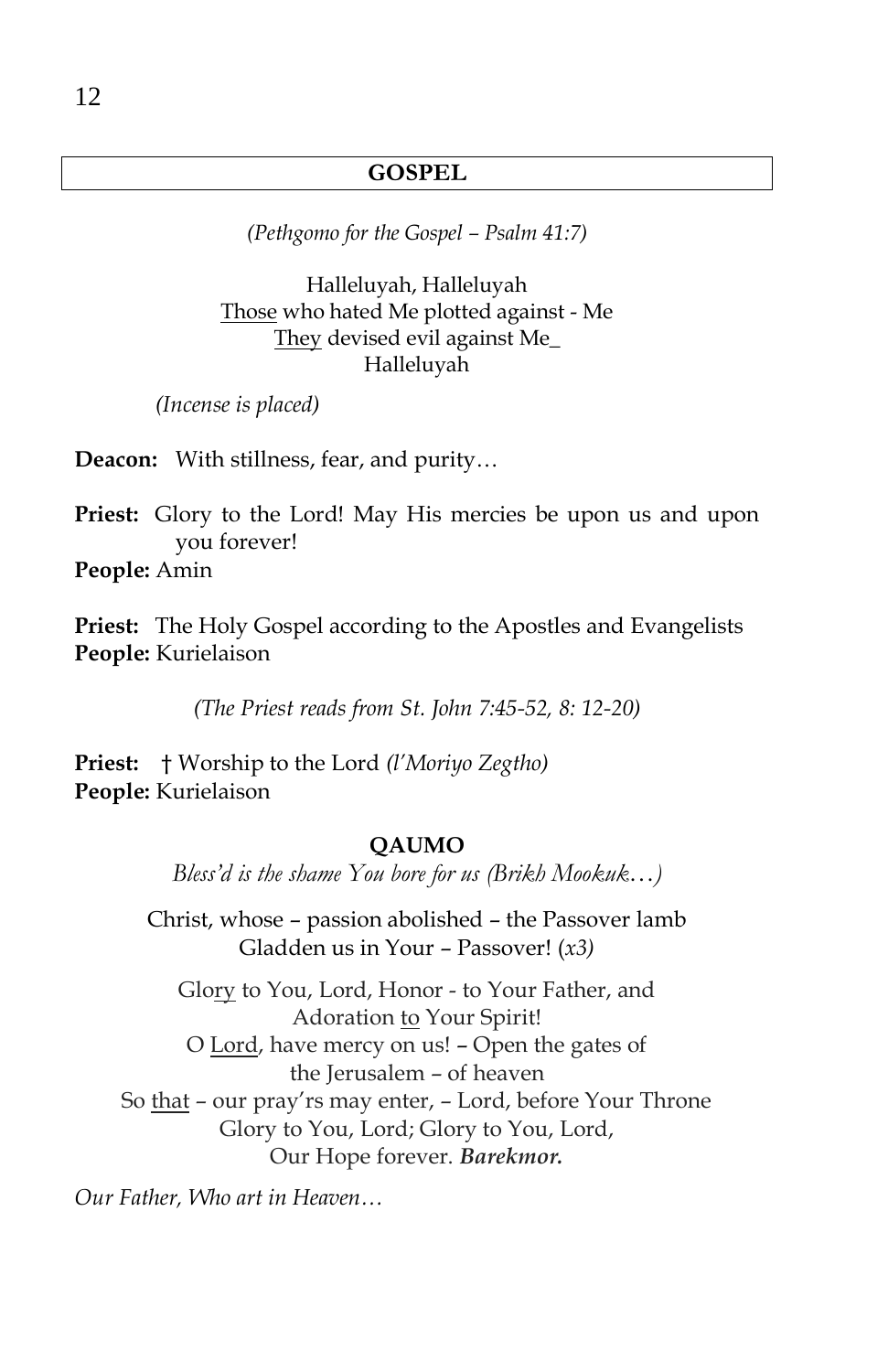## **THURSDAY OF THE MYSTERIES PROTECTION PRAYER**

*Compline/Sutoro*

#### **QAUMO**

*Bless'd is the shame You bore for us (Brikh Mookuk…)*

Christ, whose – passion abolished – the Passover lamb Gladden us in Your – Passover! (*x3)*

Glory to You, Lord, Honor - to Your Father, and Adoration to Your Spirit! O Lord, have mercy on us! – Open the gates of the Jerusalem – of heaven So that – our pray'rs may enter, – Lord, before Your Throne Glory to You, Lord; Glory to You, Lord, Our Hope forever. *Barekmor.*

*Our Father, Who art in Heaven…*

*Staumen Kalos. Kurielaison*

#### *(Promion & Sedro)*

#### **QOLO**

*(Quqoyo – Tone 4/Yerushalemerunnone…)*

On this Thursday, our Lord entered the – Upper Room He called Judas and seated Him at – the table Upon his face – Judas wore a smile But in his heart - he bore bitterness He appeared as a lamb but inside – was a wolf Glory to Him Who knew his deceit - and set him Halleluyah - apart from His friends…*Barekmor*

*† Glory be to the Father, Son and Holy Spirit Unto the ages of ages and forevermore*

On this new Thursday, Christ showed to His - apostles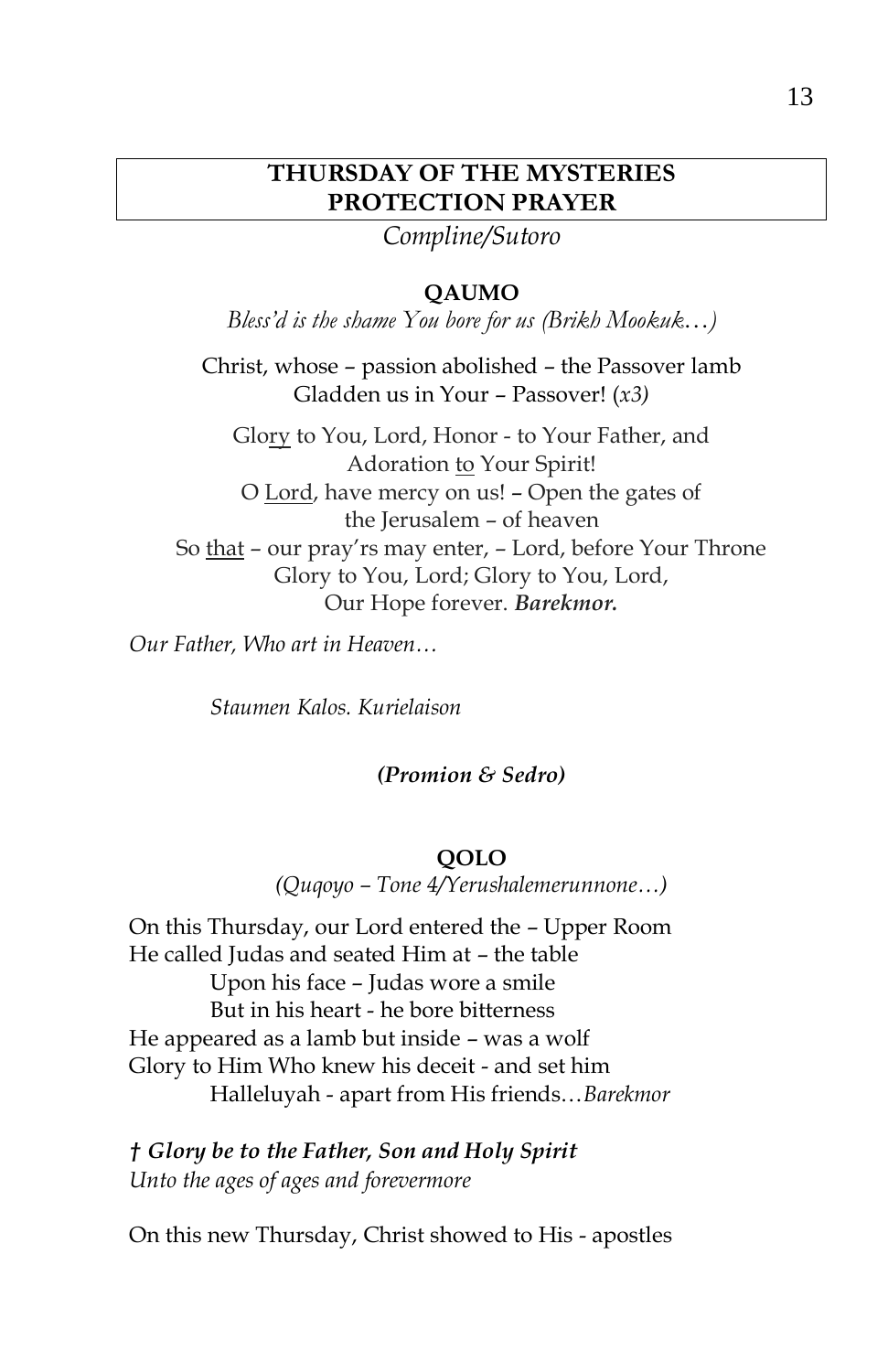The good example and entrusted – it to them He ordered them – "do likewise, humbly For you saw Me – performing the types And If you do this as I have shown – to you all, All peoples shall know that you are My - disciples" Halleluyah w' Halleluyah

#### **BOTHE D'HASHO**

*"Hymns of the Passion" (Njangalkaay Nee Yettoru…)*

Bless`ed, O Lord, - is Your Passion And the shame You suffered for us

The Good One gave – Himself to death And thus fulfilled the myst`e`ry Like Isaac, our – Lord was offered He saved Isaac – from the knife's edge And raised Adam – up from the fall

On this feast day – the wicked ones Plotted deceit – and paid Judas Who agreed to – betray his Lord The silver, which – he earned from them Led him to hang – himself in shame

Today, Simon – and John were sent By the Lord of – the Myst`e`ries To prepare the – Passover meal So that He might – observe the feast And seal the things – of the Old Law

When You judge those – who condemned You, Lord, spare us from the tribunal

*Lord have mercy upon us and help us*

14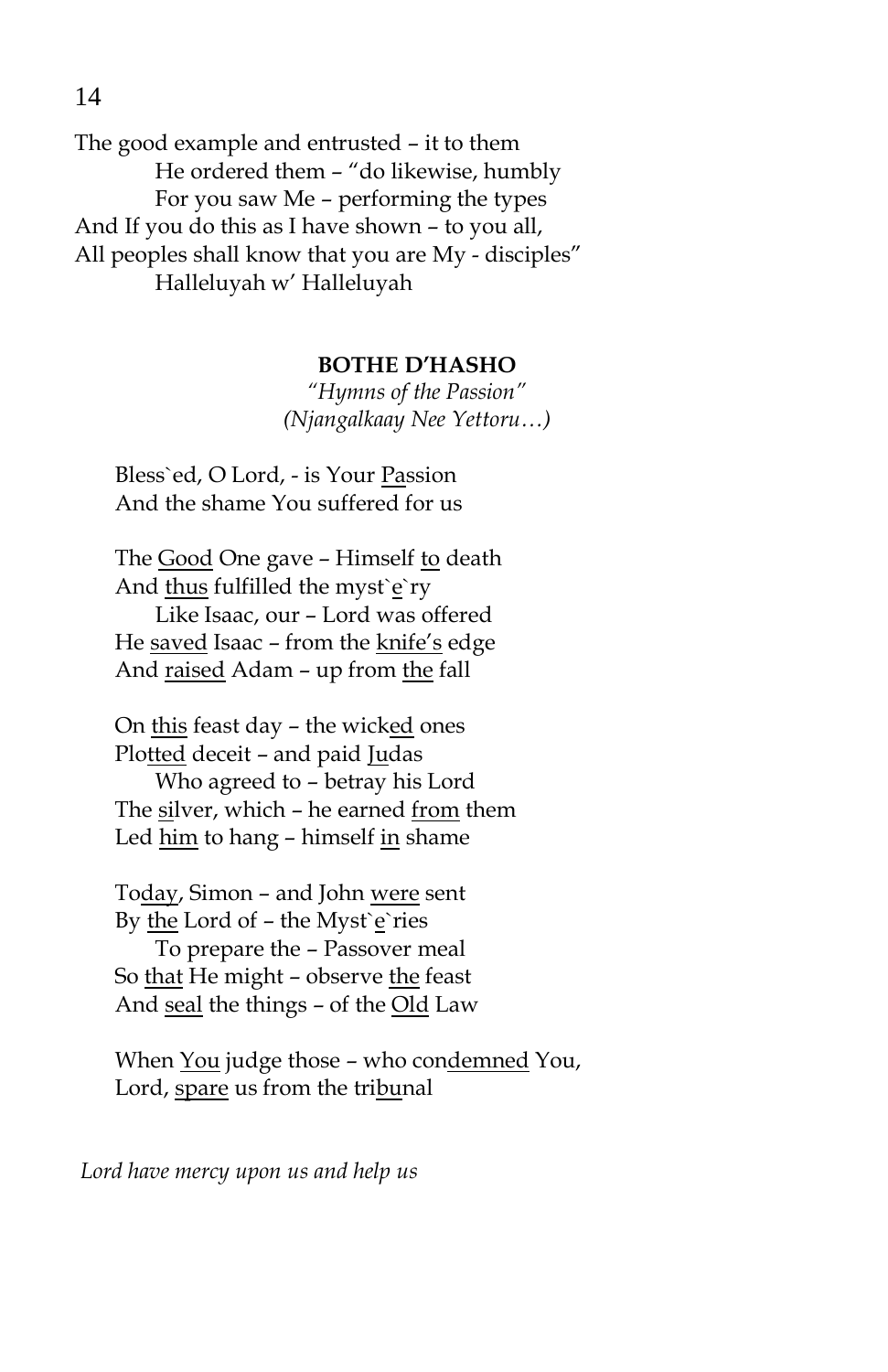## **BO'UTHO of MOR JACOB** *(In the Holy Week Tone/Mashiha Skeepa…)*

Christ who came for Passion, crucifixion, and death, Hear our requests and have mercy upon our souls

## † **O God, have mercy on us O Lord, have mercy on us**

Christ came three days before the feast of Passover And fulfilled that which had taken place for Isaac Isaac traveled for three days to be sacrificed, And prefigured the myst'ry of our Saviour's death

# † **O God, have mercy on us O Lord, have mercy on us**

Our Lord was killed by His will, not by His nature Christ died in His humanity, not His essence Isaac carried the wood needed for his own death Likewise, the Son carried the cross on His shoulder

## † **O God, have mercy on us O Lord, have mercy on us**

O Lord, heaven and earth suffered in Your Passion; Watchers and men marveled at Your humility

# † **O God, have mercy on us O Lord, have mercy on us**

*Lord have mercy, Lord have mercy, Lord have mercy (Kurielaison, Kurielaison, Kurielaison)*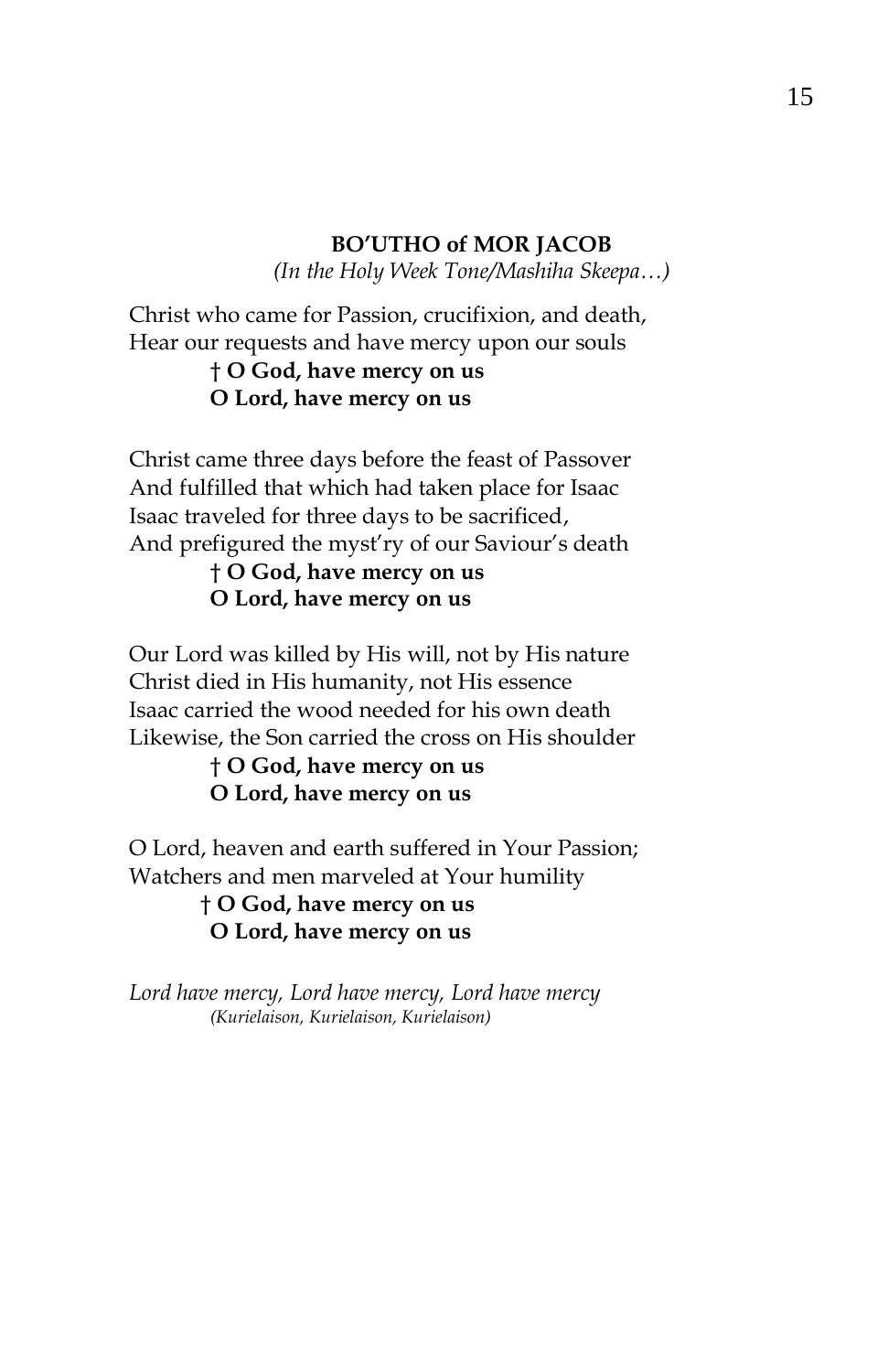## *Psalms of Sutoro*

*[Psalm 91] Barekmor.* **/ He who sits under the protection of the Most High / and glories in the shelter of God will say to the Lord,**

"My trust is in You, / God is my refuge in whom I trust".

**For the Lord shall deliver you from the snare, which makes you stumble / and from talk of vain things.**

He will keep you safe under his feathers / and you shall be protected beneath His wings. / His truth shall enclose you as an armor.

## **You shall not be afraid of the terror of the night / nor of the arrow, which flies by day.**

Nor of the word, which walks in the darkness/ nor of the spirit that destroys at midday.

## **Thousands shall fall at your side / and ten thousand at your right hand, / but it shall not come near you**

But with your eyes alone / you shall see the reward of the wicked

# **Because You have made the Lord your trust; / You have made Your dwelling in the heights**

Evil shall not come near you, / affliction shall not come near your tent

## **Because He has commanded his angels concerning you; / that they should keep you in all your ways**

And receive you in their arms; / that you may not stumble with your foot

# **You shall tread upon the adder and the basilisk; / You shall trample upon the lion and the dragon**

"Because he has cried to me", says the Lord, / "I will deliver him and strengthen him."

# **Because he has known my name, He shall call upon me and I will answer him, / I will be with him in distress.**

I will strengthen him and honor him; / With length of days I will satisfy him and show him my salvation".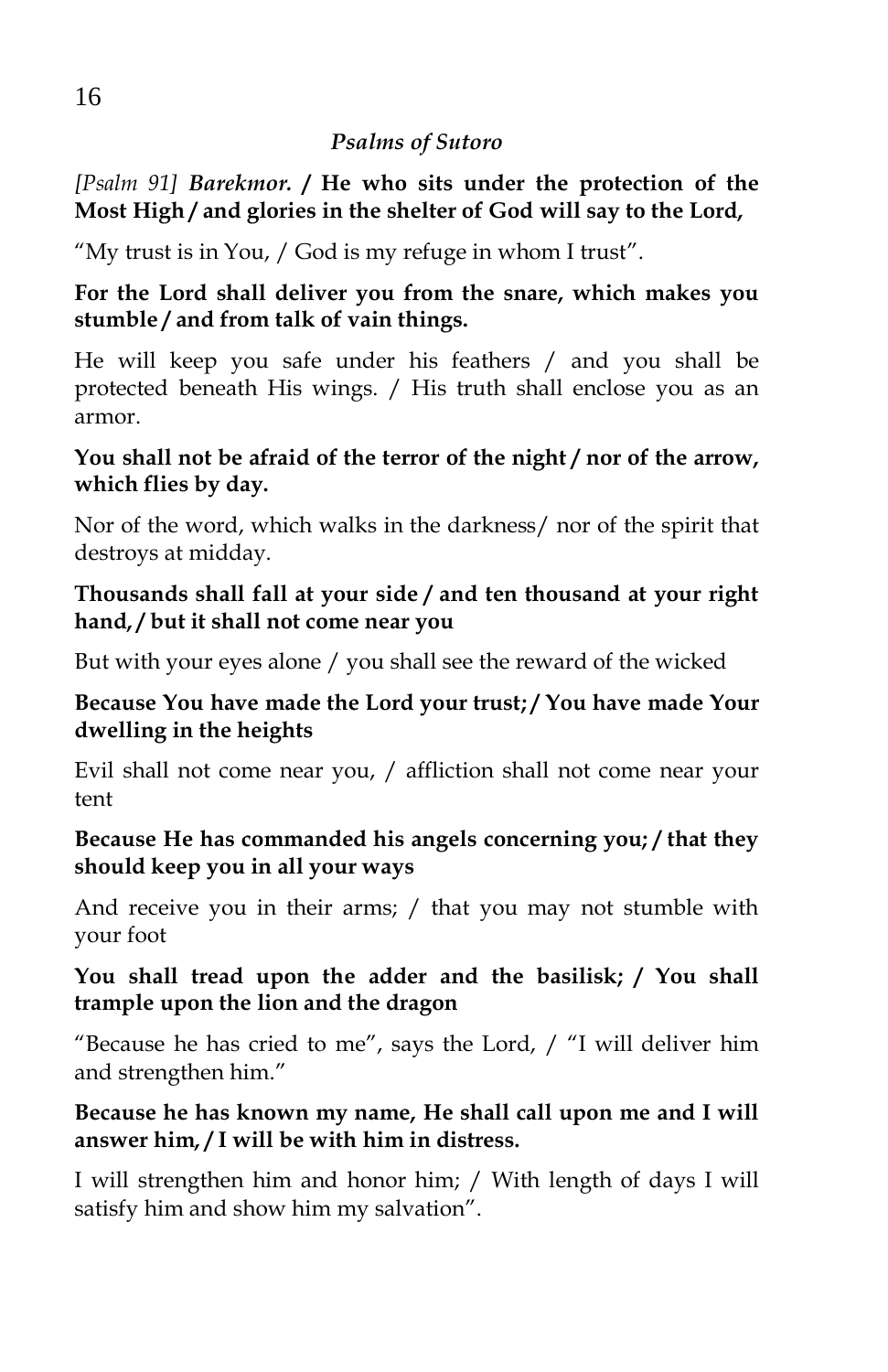# *[Psalm 121]* **I have lifted up my eyes to the hills - from where will my help come?**

My help is from the Lord, / who made heaven and earth

# **He will not suffer your foot to slip, / your guardian shall not sleep.**

Indeed, He neither slumbers nor sleeps, / the guardian of Israel.

# **The Lord is your guardian. / The Lord shall shelter you with His right hand**

By day the sun shall not harm you, / nor the moon by night,

# **The Lord shall guard you from all evil, / the Lord shall guard your soul**

The Lord shall guard your going out and your coming in. / From henceforth and forevermore.

*And to You belongs the praise, O God. Barekmor*

# †*Glory be to the Father, Son, and Holy Spirit.*

Halleluyah, Halleluyah, Halleluyah. Unto the ages of ages and forevermore.

# *Prayer of St. Severus*

# **He who sits under the protection of the Most High, / beneath the shadow of the wings of Your loving kindness will say,**

"Protect us, O Lord, and have mercy upon us; / You who hear all, / hear the prayer of Your servants in Your loving kindness.

## **Grant us, O Christ our Savior, / an evening full of peace and a night of holiness, / for You are the King of Glory.**

Our eyes are turned to You. / Pardon our offences and our sins; / Have mercy upon us / both in this world and in the world to come;

## **O Lord, / may Your mercy protect us / and Your grace rest upon our faces. / May Your** † **Cross guard us from the evil one and his powers.**

May your right hand rest upon us / all the days of our lives, / and Your peace reign among us /and give hope and salvation to the souls of those who pray to You.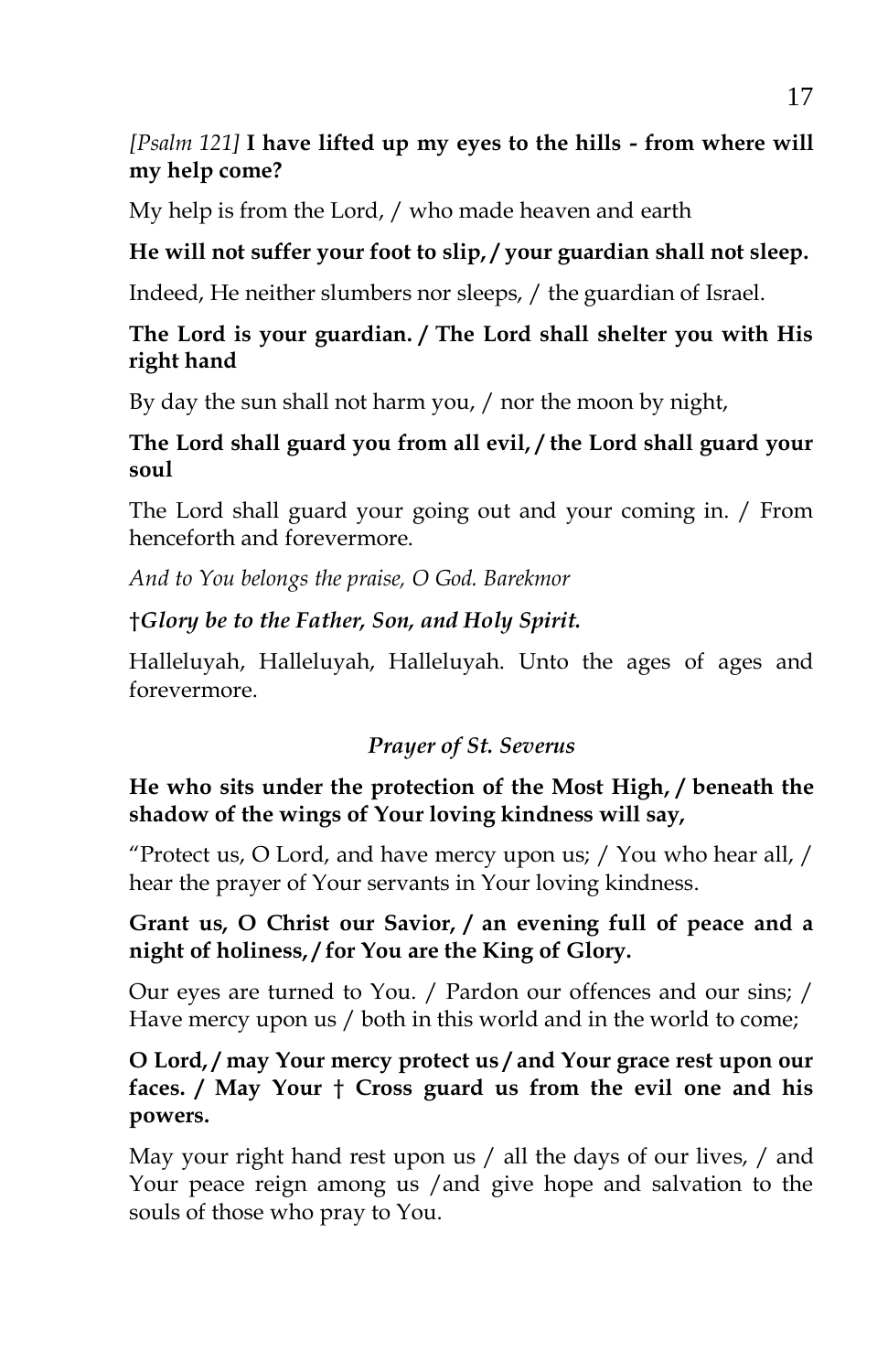**By the prayer of Mary, who bore You and of all Your saints, / pardon me and have mercy on me, O God". Amin.**

#### **QAUMO**

*Bless'd is the shame You bore for us (Brikh Mookuk…)*

Christ, whose – passion abolished – the Passover lamb Gladden us in Your – Passover! (*x3)*

Glory to You, Lord, Honor - to Your Father, and Adoration to Your Spirit! O Lord, have mercy on us! – Open the gates of the Jerusalem – of heaven So that – our pray'rs may enter, – Lord, before Your Throne Glory to You, Lord; Glory to You, Lord, Our Hope forever. *Barekmor.*

*Our Father, Who art in Heaven…*

*We Believe in One True God…*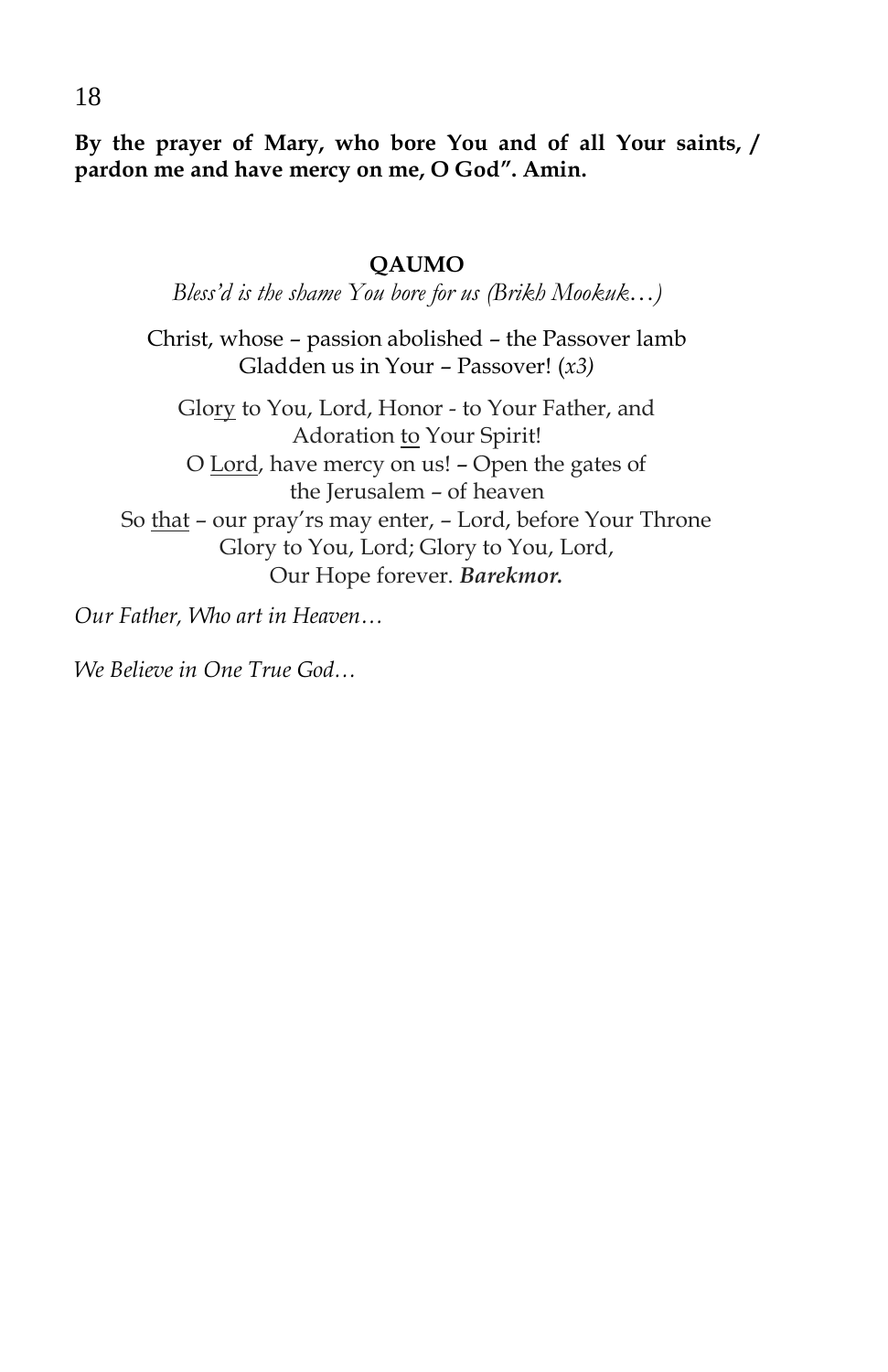**Appendix** Special Hymns for the Holy Qurbana

#### **QAUMO**

*Bless'd is the shame You bore for us (Brikh Mookuk…)*

Christ, whose – passion abolished – the Passover lamb Gladden us in Your – Passover! (*x3)*

Glory to You, Lord, Honor - to Your Father, and Adoration to Your Spirit! O Lord, have mercy on us! – Open the gates of the Jerusalem – of heaven So that – our pray'rs may enter, – Lord, before Your Throne Glory to You, Lord; Glory to You, Lord, Our Hope forever. *Barekmor.*

> *Post-Gospel Hymn (Quqoyo – Tone 4/Yerushalemerunnone)*

On this day, Christ with His belov`ed - disciples Celebrated Passover in the - Upper Room Praise to the Lord – Who was incarnate As prophesied – He was born as man Let us all cry aloud and sing Ha-lleluiah He who became the sacrifice of - Passover Halleluyah – is worthy of praise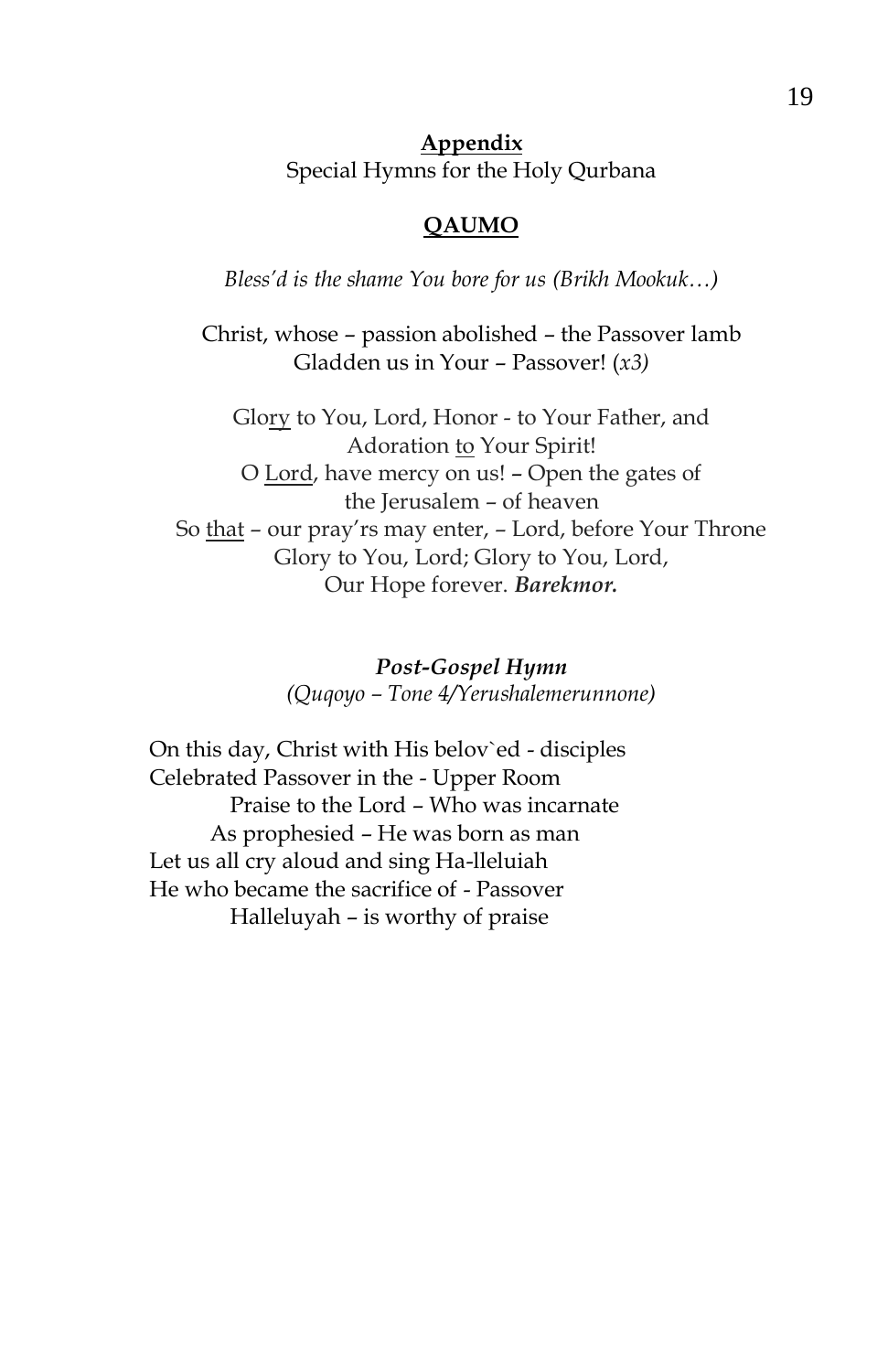#### *Qatholiqi (During the Fraction) (Mor Ephrem/Njangalkkayulavayoru nin…)*

- 1. Let us receive Christ's body As refuge from this cruel world. Let us consume from this cup, The drink of our salvation.
- 2. As the body is broken, Let us examine our hearts. Those who harbor hate within Must not eat the Lord's body.
- 3. Fire is over the body And flames are above the cup. Behold, the priest intercedes To the Lord on our behalf.
- 4. The priest mediates for us, As the Lord has ordained him What the priest looses or binds Shall remain through night and day
- 5. When our sins are forgiven Or retained by priests of God, The sun and moon bear witness To the priests' authority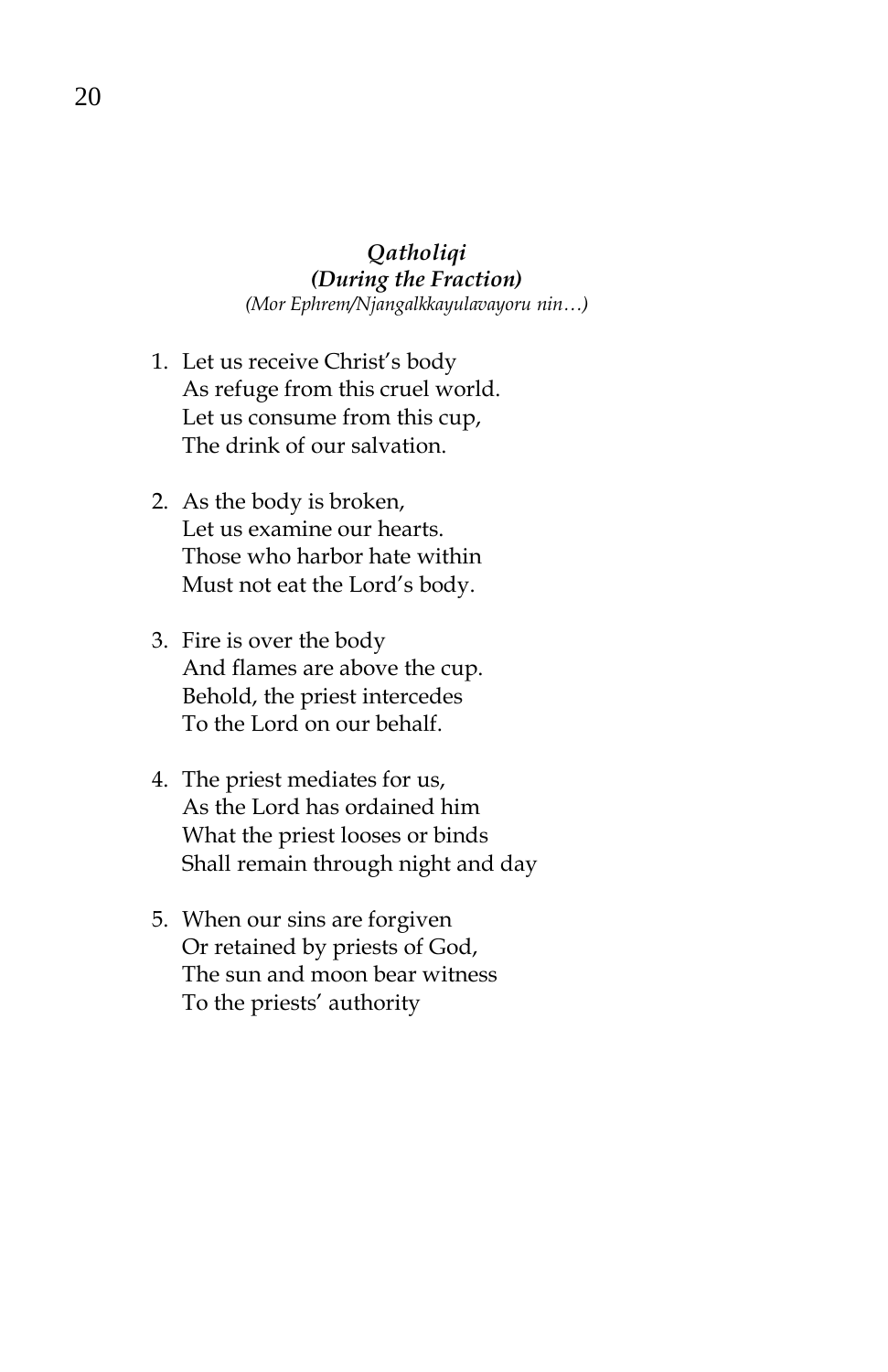#### *Communion Hymn (Roseli, Roseli/Rahasyam, Rahasyam)*

1. "Myst'ry, Myst'ry!" the Lord proclaimed "Myst'ry for me and my house hold"

**Refrain:** O Lord, O Heavenly Bridegroom, We cry aloud, "Glory to You."

- 2. This is the body by which You Destroyed death and raised up Adam - *O Lord...*
- 3. You are He who parted the sea And cleared the way for your people - *O Lord...*
- 4. This is the water and manna Which nourished them in the desert - *O Lord...*
- 5. This is the lamb Isaiah saw Which was brought forth to be slaughtered - *O Lord...*
- 6. This is the joy which Noah felt waiting in hope inside the ark - *O Lord...*
- 7. "This is the day the Lord has made." *(Ps. 118:24)* To reveal the first myst`ery - *O Lord...*
- 8. Today, the flock is delivered From Satan who slaughters the sheep - *O Lord...*
- 9. Today, Christ with His apostles Consumed the lamb of Passover - *O Lord...*
- 10. He is the rock which gave water To Israel in the desert - *O Lord...*
- 11. He is the One who descended On Mount Sinai upon the cloud - *O Lord...*
- 12. Both Christ's death and the Passover, Took place in the month of Nissan - *O Lord...*
- 13. On this feast day, let us praise Him who broke His life-giving body - *O Lord...*
- 14. Let us on earth sing praise to Him who delivered us by His blood - *O Lord...*